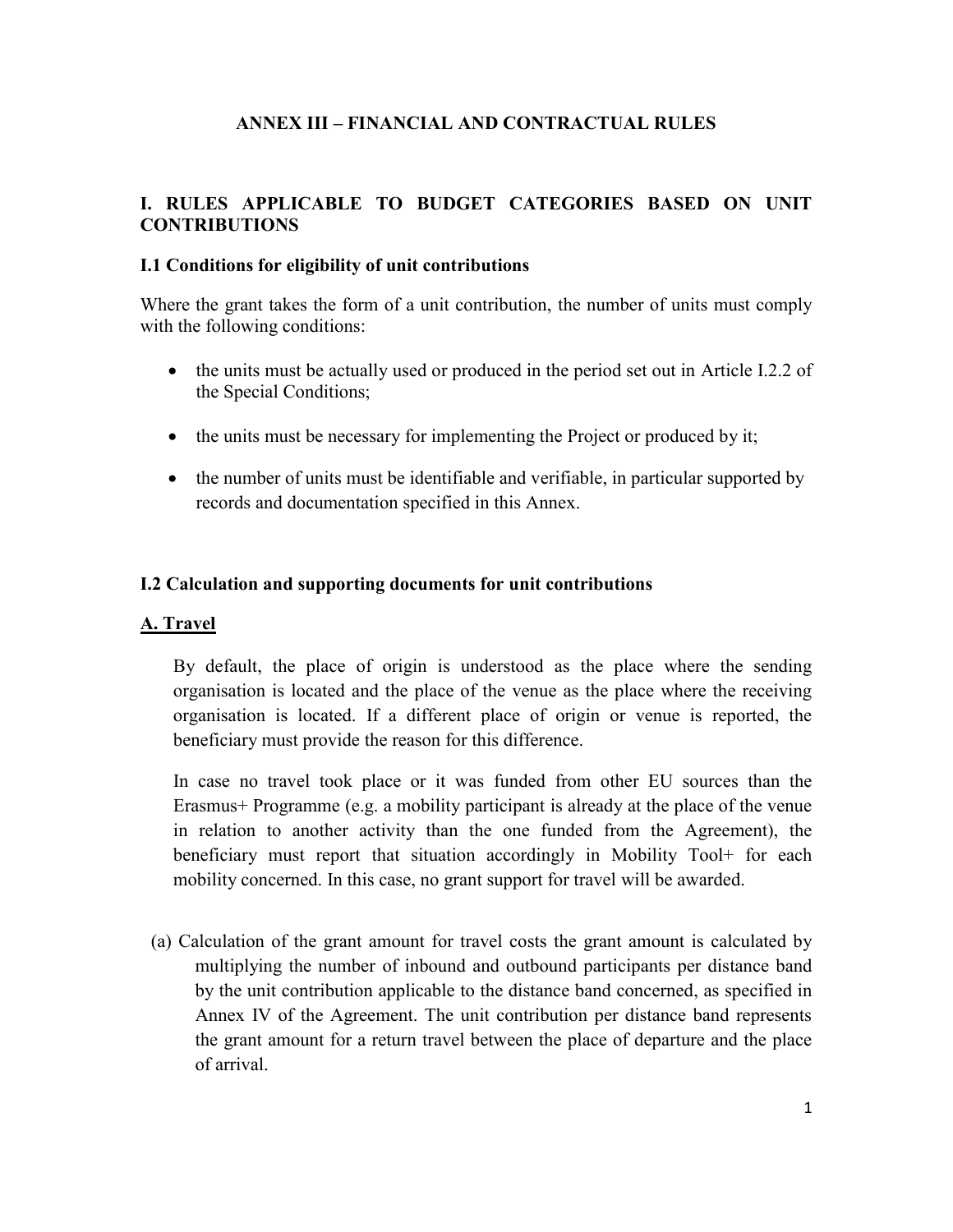For the establishment of the distance band applicable, the beneficiary must indicate the distance of a one-way travel using the on-line distance calculator available on the Commission's website at:

[http://ec.europa.eu/programmes/erasmus-plus/tools/distance\\_en.htm.](http://ec.europa.eu/programmes/erasmus-plus/tools/distance_en.htm)

The beneficiary will calculate in Mobility Tool+ the grant amounts for travel based on the applicable unit contribution rates.

- (b) Triggering event: the event that conditions the entitlement to the grant is that the participant has actually undertaken the activity.
- (c.1) Supporting documents for staff: For travel taking place between the sending organisation and the receiving organisation: proof of attendance of the activity abroad in the form of a declaration signed by the receiving organisation specifying the name of the participant, the purpose of the activity abroad, as well as its starting and end date. In exceptional cases of travel from a place different than that where the sending organisation is located and/or travel to a place different than that where the receiving organisation is located which leads to a change of distance band, the actual travel itinerary must be supported with travel tickets or other invoices specifying the place of departure and the place of arrival.
- (c.2) Supporting documents for students: Documentary evidence issued by the receiving organisation and specifying:
	- the name of the student,
	- the start and end date of the mobility activity abroad in the Transcript of Records (or statement attached to it).

In exceptional cases of travel from a place different than that where the sending organisation is located and/or travel to a place different than that where the receiving organisation is located which leads to a change of distance band, the actual travel itinerary must be supported with travel tickets or other invoices specifying the place of departure and the place of arrival.

### **B. Individual support**

(a.1) Calculation of the grant amount for students: the grant amount is calculated by multiplying the number of days/months per student by the unit contribution applicable per day/month for the receiving country concerned as specified in Annex IV of the Agreement. In the case of incomplete months for long-term mobilities, the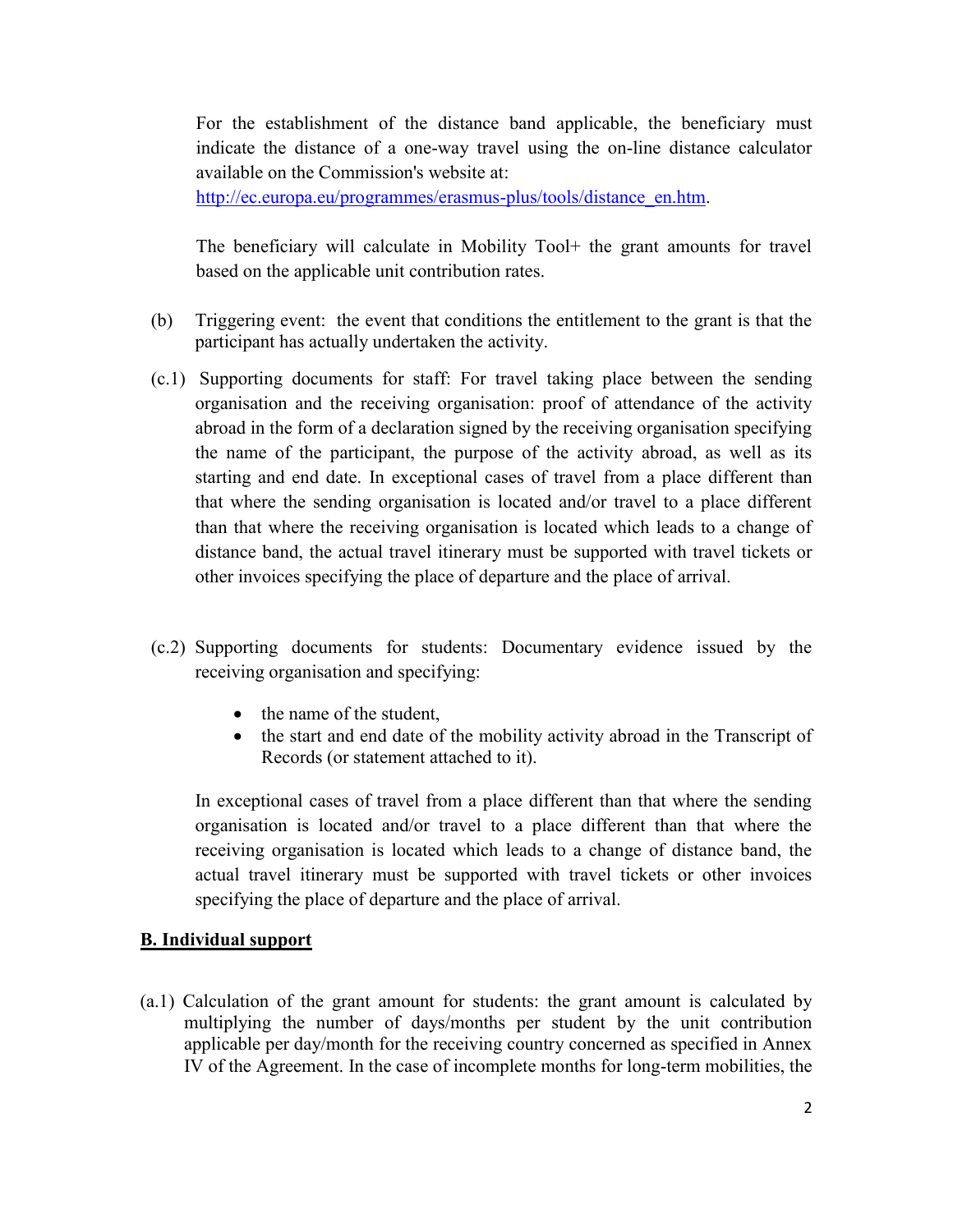grant amount is calculated by multiplying the number of days in the incomplete month by 1/30 of the unit contribution per month.

In the case of Higher Education student mobility, start and end dates will be counted as follows:

- The start date should be the first day that the student needs to be present at the receiving organisation (first course, first day of welcoming event or language and intercultural courses).
- The end date should be the last day the student needs to be present at the receiving organisation (last day of the exam period/course/mandatory sitting period).
- (a.2) Calculation of the grant amount for staff: the grant amount is calculated by multiplying the number of days per participant by the unit contribution applicable per day for the receiving country concerned as specified in Annex IV of the Agreement.

One travel day before the activity and one travel day following the activity can be included for the calculation of individual support if relevant.

Changes in the period of stay for students and staff:

- If the expected period of stay is longer than the one indicated in the grant agreement, the beneficiary may:
	- Either amend the grant agreement during the mobility period abroad to take into account the longer duration, provided that the remaining grant amount allows it.
	- Or agree with the participant during the mobility period abroad that the additional number of days will be considered as a period of "zero-grant" (non-funded duration).
	- The grant amount cannot be increased after the mobility is finished.
- If the confirmed period of stay is longer than the one indicated in the grant agreement, the additional days are to be considered a period of "zero-grant".
- For student mobility: Without prejudice of the respect of the minimum eligible duration, if the confirmed period of stay is shorter than the one indicated in the grant agreement, the beneficiary will act as follows: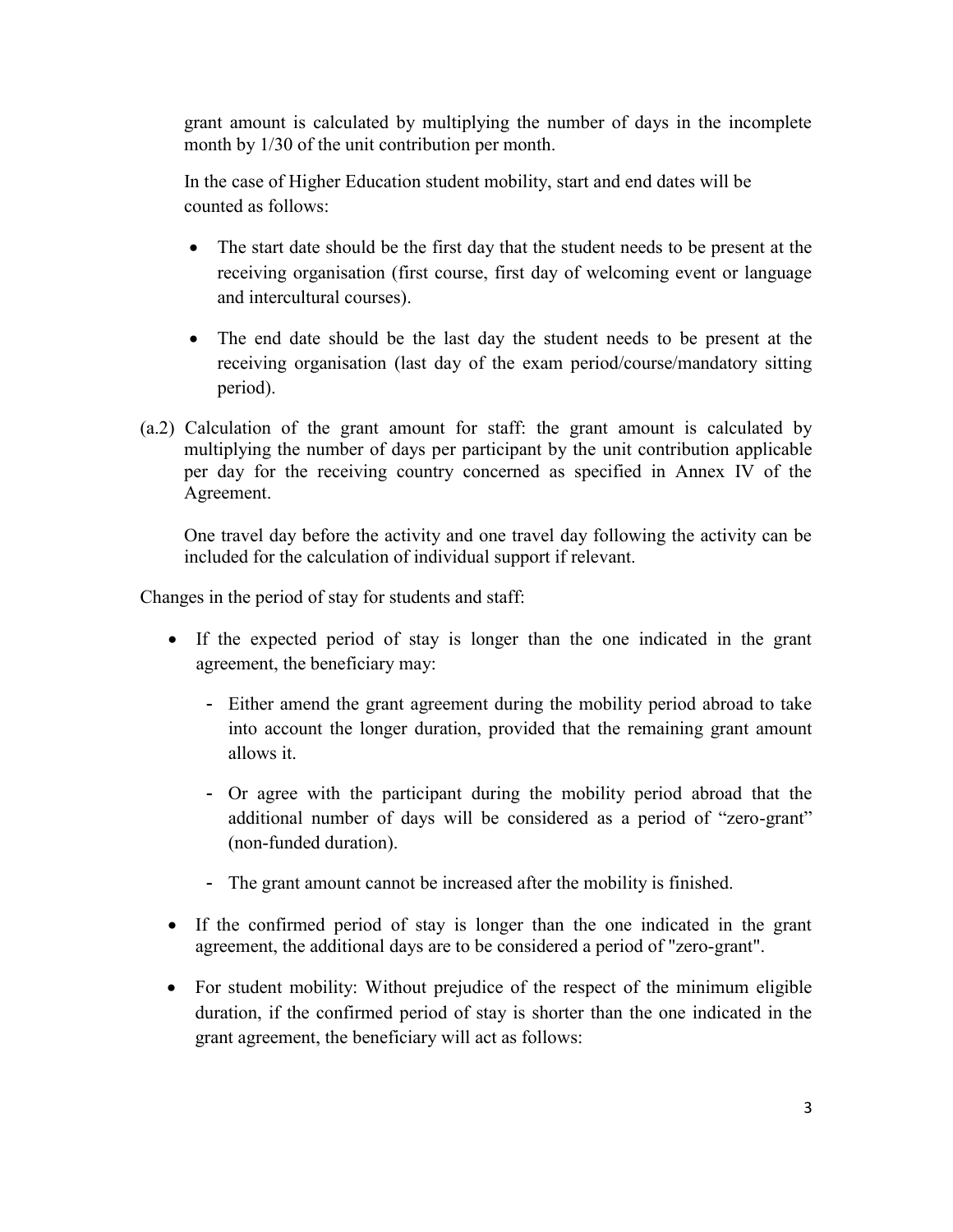- If the difference between the confirmed period and the one indicated in the grant agreement is more than 5 days, the beneficiary must update this in Mobility Tool+ by indicating the confirmed period (i.e. the start date and end dates notified in the Transcript of Records and the grant will be recalculated.
- On the contrary, if the difference is 5 days or less, the beneficiary must maintain in Mobility Tool + the period indicated in the grant agreement (i.e. the grant is not recalculated).
- In case of an interruption during the stay, the period of interruption will not be counted when calculating the individual support grant.
- In case of termination by the participant of the agreement with the beneficiary due to "force majeure", the participant must be entitled to receive the amount of the grant corresponding at least to the actual duration of the mobility period. Any remaining funds must be refunded, except if agreed differently with the beneficiary.
- In case of suspension by the participant of the grant agreement with the beneficiary due to "force majeure", the participant must be allowed to continue the activities after the interruption, provided that the mobility end date does not exceed the final date of the mobility project. This should be reported in Mobility Tool+ as a single mobility with an interruption period.
- (b) Triggering event: the event that conditions the entitlement to the grant is that the participant has actually undertaken the activity abroad for the specified period.
- (c.1) Supporting documents for staff: proof of attendance of the activity abroad in the form of a declaration signed by the receiving organisation specifying the name of the participant, the purpose of the activity abroad, as well as its start and end date.
- (c.2) Supporting documents for students: Documentary evidence issued by the receiving organisation and specifying:
	- the name of the student,
	- the start and end date of the mobility activity abroad in the transcript of Records (or statement attached to it).]
- (d) Reporting: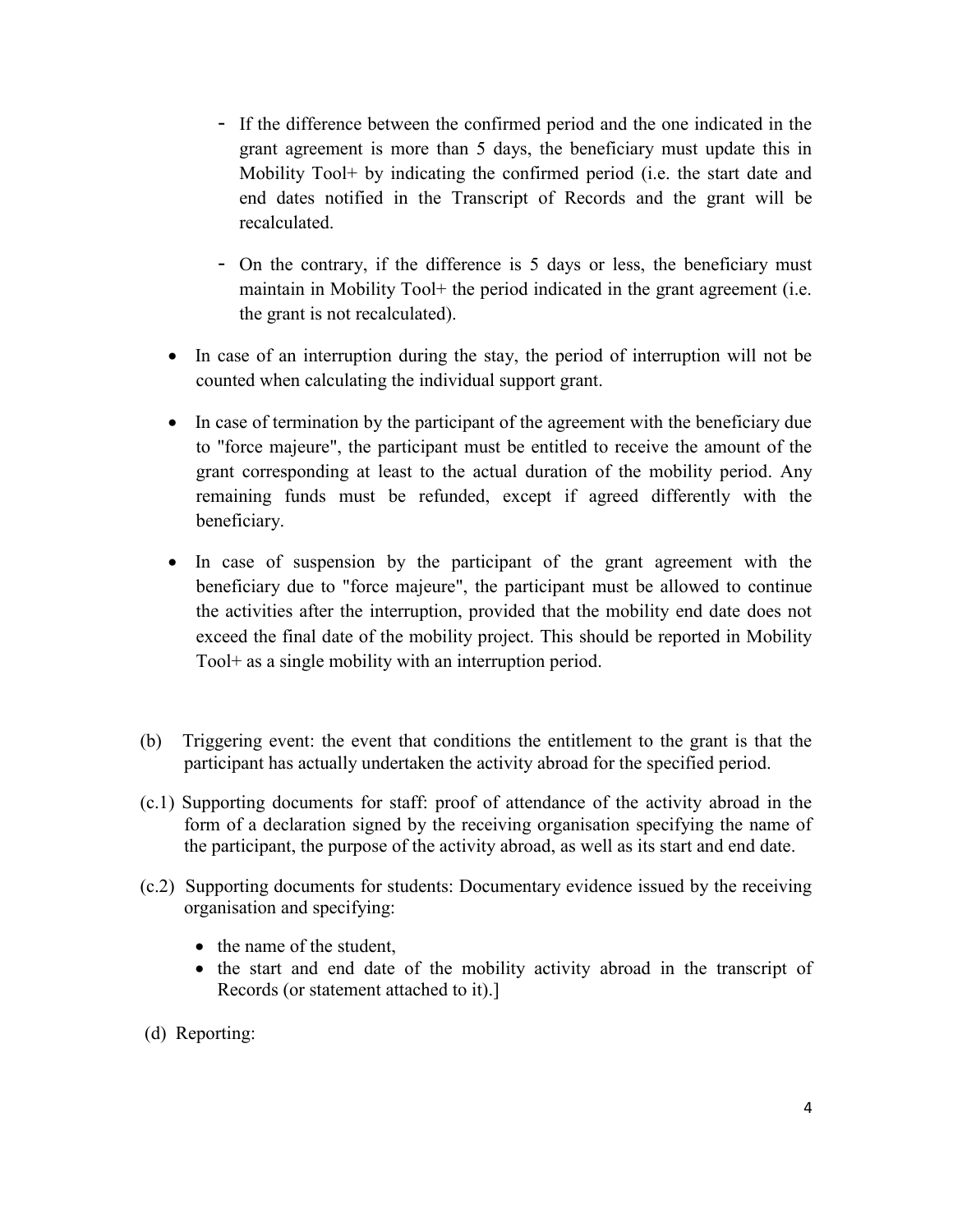Participants in the mobility activities must report on this activity via an on-line questionnaire providing their feedback in terms of factual information and their appreciation of the activity period abroad, as well as of its preparation and follow-up. Participants who fail to submit the report may be required to partially or fully reimburse the financial contribution received from Erasmus+ EU funds.

## **C. Organisational support**

- (a) Calculation of the grant amount: the grant amount is calculated by multiplying the total number of participations in mobility activities (i.e. regardless of whether the same participant will have undertaken one or more mobilities) by the unit contribution applicable as specified in Annex IV of the Agreement. The total number of participations considered for the calculation of organisational support includes the number of students and staff undertaking inbound and outbound mobility registered in Annex II. The beneficiary may request additional organisational support to the NA for participants with a zero-grant from Erasmus+ EU funds. The total number of persons considered for organisational support excludes persons accompanying participants at their activity abroad and additional mobilities that may be organised by transferring funds between budget categories.
- (b) Triggering event: the event that conditions the entitlement to the grant is that the participant has actually undertaken the activity abroad.
- (c) Supporting documents: proof of attendance of the activity abroad as specified for "individual support" above.
- (d) Reporting:
	- There is a margin of tolerance of 10%, meaning that if the total number of student and staff mobilities is less than 10% lower than the number of mobilities specified in Annex II of the Agreement, the organisational support grant must not be reduced.
	- At final report stage, if the number of mobilities implemented is higher than the number specified in Annex II, the grant amount for organisational support must be limited to the maximum amount specified in Annex II.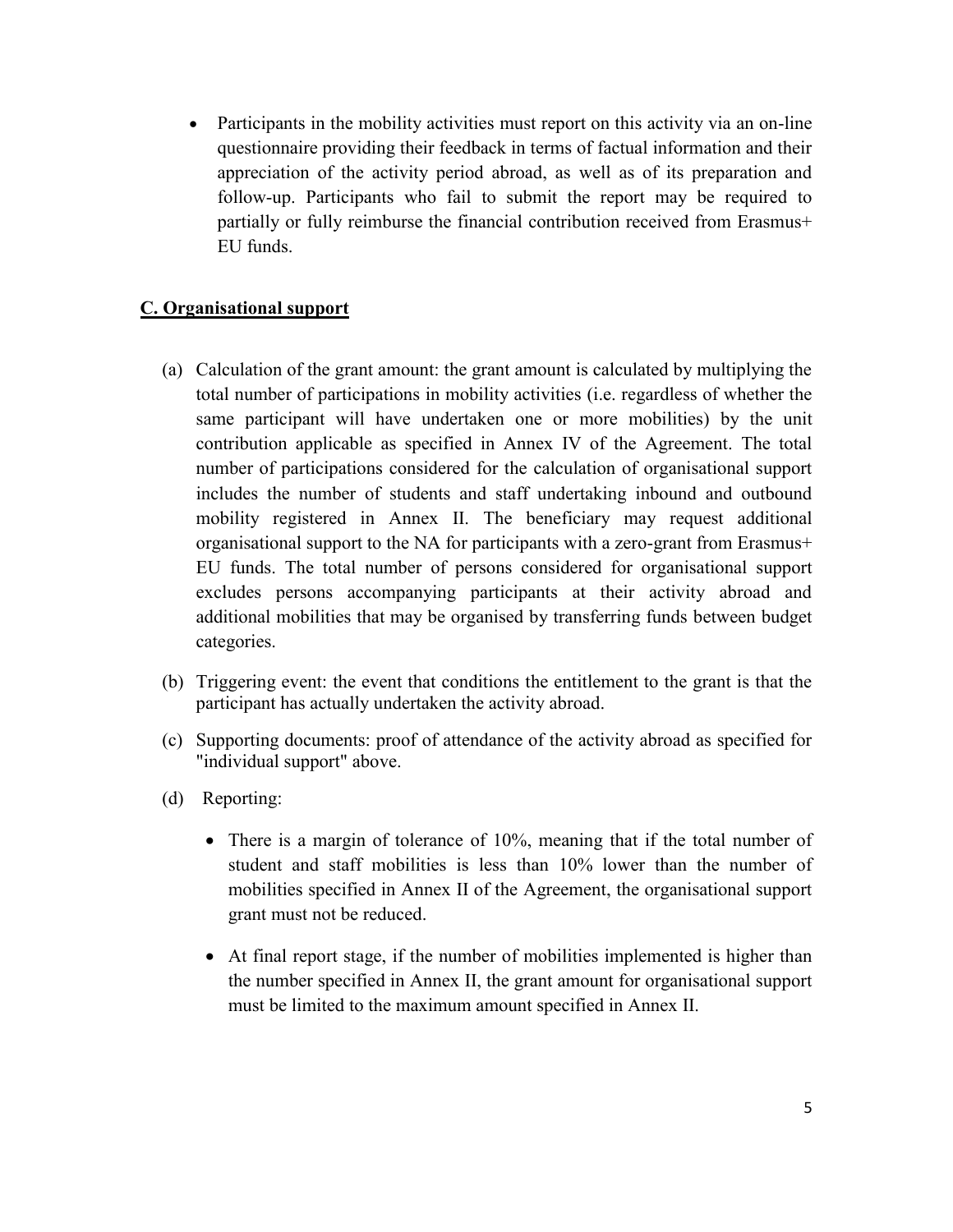## **II. RULES APPLICABLE FOR THE BUDGET CATEGORIES BASED ON REIMBURSEMENT OF ACTUAL INCURRED COSTS**

#### **II.1. Conditions for the reimbursement of actual costs**

Where the grant takes the form of a reimbursement of actual costs, the following conditions must apply:

- (a) they are incurred by the beneficiary;
- (b) they are incurred in the period set out in Article I.2.2.;
- (c) they are indicated in the estimated budget set out in Annex II or eligible following budget transfers in accordance with Article I.3.3;
- (d) they are incurred in connection with the Project as described in Annex II and are necessary for its implementation;
- (e) they are identifiable and verifiable, in particular are recorded in the beneficiary's accounting records and determined according to the applicable accounting standards of the country where the beneficiary is established and with the beneficiary's usual cost accounting practices;
- (f) they comply with the requirements of applicable tax and social legislation;
- (g) they are reasonable, justified, and comply with the principle of sound financial management, in particular regarding economy and efficiency;
- (h) they are not covered by a unit contribution as specified in Section I of this Annex.

#### **II.2. Calculation of actual cost**

#### **A. Special needs support**

- (a) Calculation of the grant amount: the grant is a reimbursement of up to 100% of the eligible costs actually incurred.
- (b) Eligible costs: costs directly related to participants with disabilities and accompanying persons (including costs related to travel and subsistence, if justified and as long as a unit contribution for these participants is not requested through budget categories "travel" and "individual support") and that are additional to costs supported by a unit contribution as specified in Section I of this Annex.
- (c) Supporting documents: invoices of the actual costs incurred, specifying the name and address of the body issuing the invoice, the amount and currency, and the date of the invoice.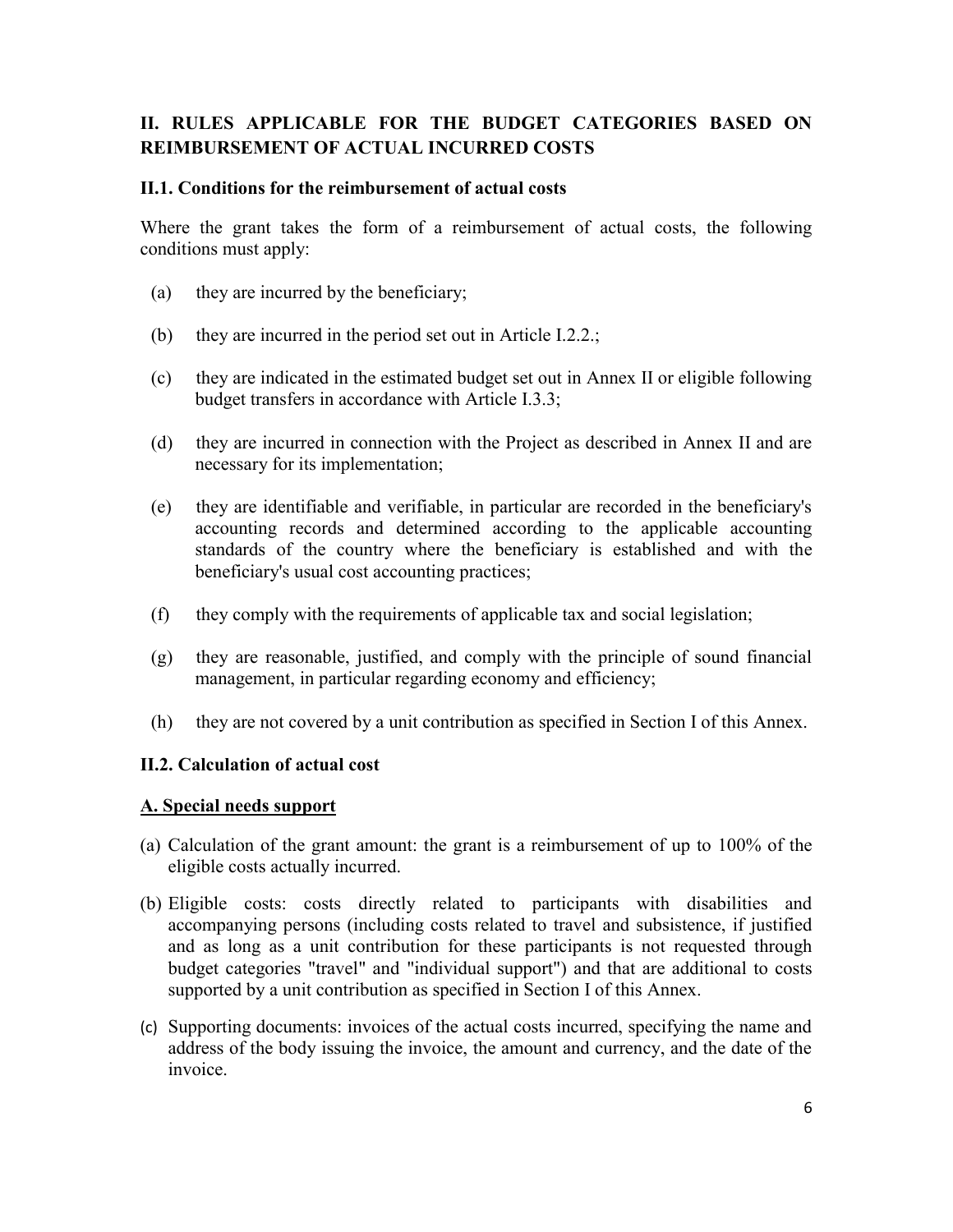## (d) Reporting:

- The beneficiary must report in Mobility Tool + whether additional grant support for special needs support or accompanying person was used for any of the participants with special needs.
- In such case, the beneficiary must report in Mobility Tool+ the type of additional expenses as well as the real amount of related additional costs incurred.
- The beneficiary may submit a request for special needs support to the NA once the participants have been selected.

## **B. Exceptional costs**

- (a) Calculation of the grant amount: the grant is a reimbursement of 75% of the eligible costs actually incurred (for the financial guarantee).
- (b) Eligible costs: costs relating to a pre-financing guarantee lodged by the beneficiary where such guarantee is required by the NA, as specified in Article I.4.2 of the Agreement.
- (c) Supporting documents: proof of the cost of the financial guarantee issued by the body providing the guarantee to the beneficiary, specifying the name and address of the body issuing the financial guarantee, the amount and currency of the cost of the guarantee, and providing the date and signature of the legal representative of the body issuing the guarantee.

## **III. CONDITIONS OF ELIGIBILITY OF PROJECT ACTIVITIES**

- a) The beneficiary must ensure that the activities of the project for which grant support was awarded are eligible in accordance with the rules set out in the Erasmus+ Programme Guide for each Key Action and each field.
- b) Activities undertaken that are not compliant with the rules set out in the Erasmus+ Programme Guide as complemented by the rules set out in this Annex must be declared ineligible by the NA and the grant amounts corresponding to the activities concerned must be reimbursed in full. The reimbursement must cover all budget categories for which a grant was awarded in relation to the activity that is declared ineligible.
- c) The eligible minimum duration of mobility activities specified in the Programme Guide is the minimum duration of the activity excluding time for travel.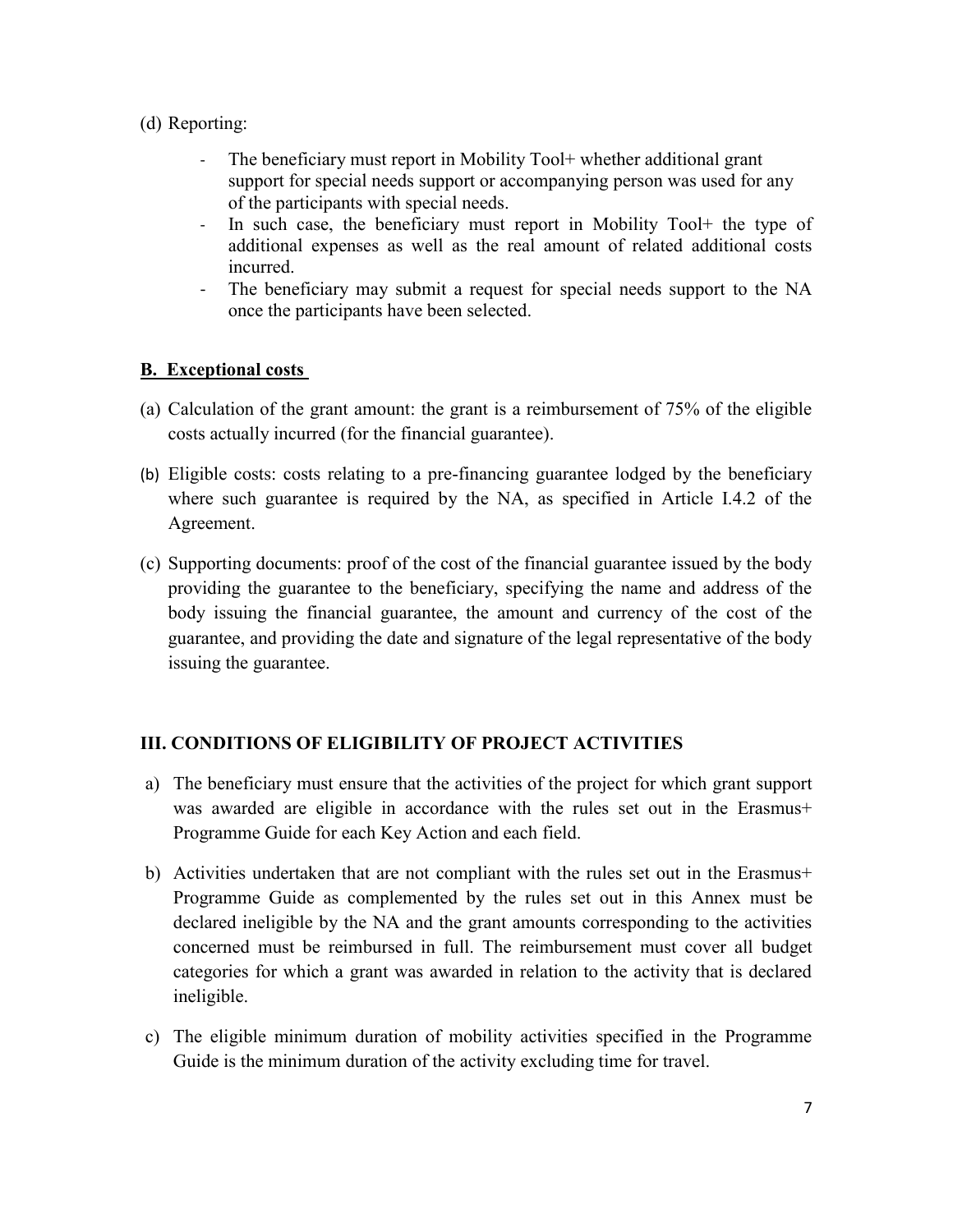# **IV. RULES AND CONDITIONS FOR GRANT REDUCTION FOR POOR, PARTIAL OR LATE IMPLEMENTATION**

- Poor, partial or late implementation of the Project may be established by the NA on the basis of the final report submitted by the beneficiary (including reports from individual participants taking part in the mobility activities).
- The NA may consider also information received from any other relevant source, proving that the Project is not implemented in accordance with the contractual provisions. Other sources of information may include monitoring visits, desk checks or on the spot checks undertaken by the NA.
- The final report will be assessed on the basis of quality criteria and scored on a total of maximum 100 points. If the final report scores below 50 points in total, the NA may reduce the final grant amount for organisational support on the basis of poor, partial or late implementation of the action even if all activities reported were eligible and actually took place.
- In the case of accredited organisations, if the NA considers that the implementation of the Project does not respect the quality commitment undertaken by the beneficiary, the NA may in addition or alternatively require the beneficiary to develop and implement an action plan within an agreed timeframe to ensure respect of the applicable requirements. If the beneficiary does not implement the action plan in a satisfactory manner by the due date, the NA may recommend to the European Commission to withdraw the Erasmus Charter for Higher Education of the beneficiary.
- The final report will be assessed in conjunction with the reports from the mobility participants, using a common set of quality criteria focusing on:
	- The extent to which the action was implemented in line with the grant agreement.
	- The extent to which the action was implemented in respect of the quality and compliance requirements set out in the Erasmus Charter for Higher Education and in the applicable inter-institutional agreement(s).
	- The extent to which the grant amounts due to mobility participants were transferred to them in accordance with the contractual provisions set out in the agreement between the beneficiary and the participant following the templates provided in Annex VI of the Agreement.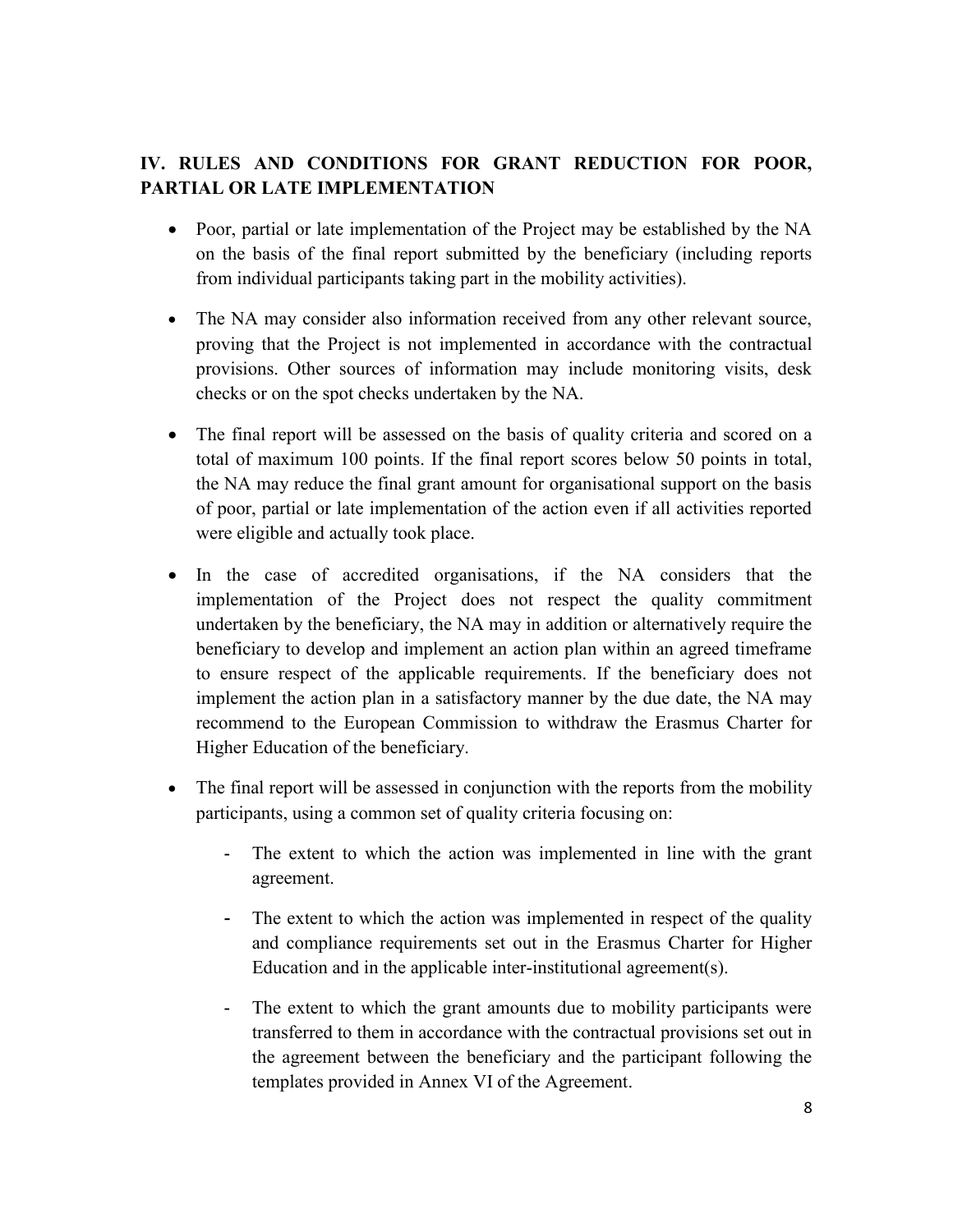- A grant reduction based on poor, partial or late implementation may be applied to the final amount of eligible expenses for organisational support and may be of:
	- 25% if the final report scores at least 40 points and below 50 points;
	- 50% if the final report scores at least 25 points and below 40 points;
	- 75% if the final report scores below 25 points.

# **V. GRANT MODIFICATIONS**

(a) Grant modification due to redistribution of funds or additional funds being available

- In the framework of redistribution of funds or in the event of additional funds becoming available to the NA for (re)allocation to beneficiary institutions, the total maximum grant amount indicated in Article I.3.1 may be increased in accordance with the following conditions:
	- The beneficiary has not been awarded the full grant requested under the main selection round due to the high demand and limited budget;
	- Mobilities with that Partner Country had already been requested in the application and had passed the initial quality assessment
	- On the basis of the information in the ad hoc interim report and data registered in Mobility Tool+, the realisation level of mobilities granted initially is in line with the Grant Agreement.
- The final grant amount awarded must not exceed the grant amount requested by the applicant in the initial grant application. The grant amount requested refers to the overall grant requested in the entire application, irrespective of the specific amounts requested per budget envelope.
- The final grant amount awarded in international credit mobility could exceptionally exceed the requested amount when the additional funds are requested to support participants with special needs.

(b) Grant increase for special needs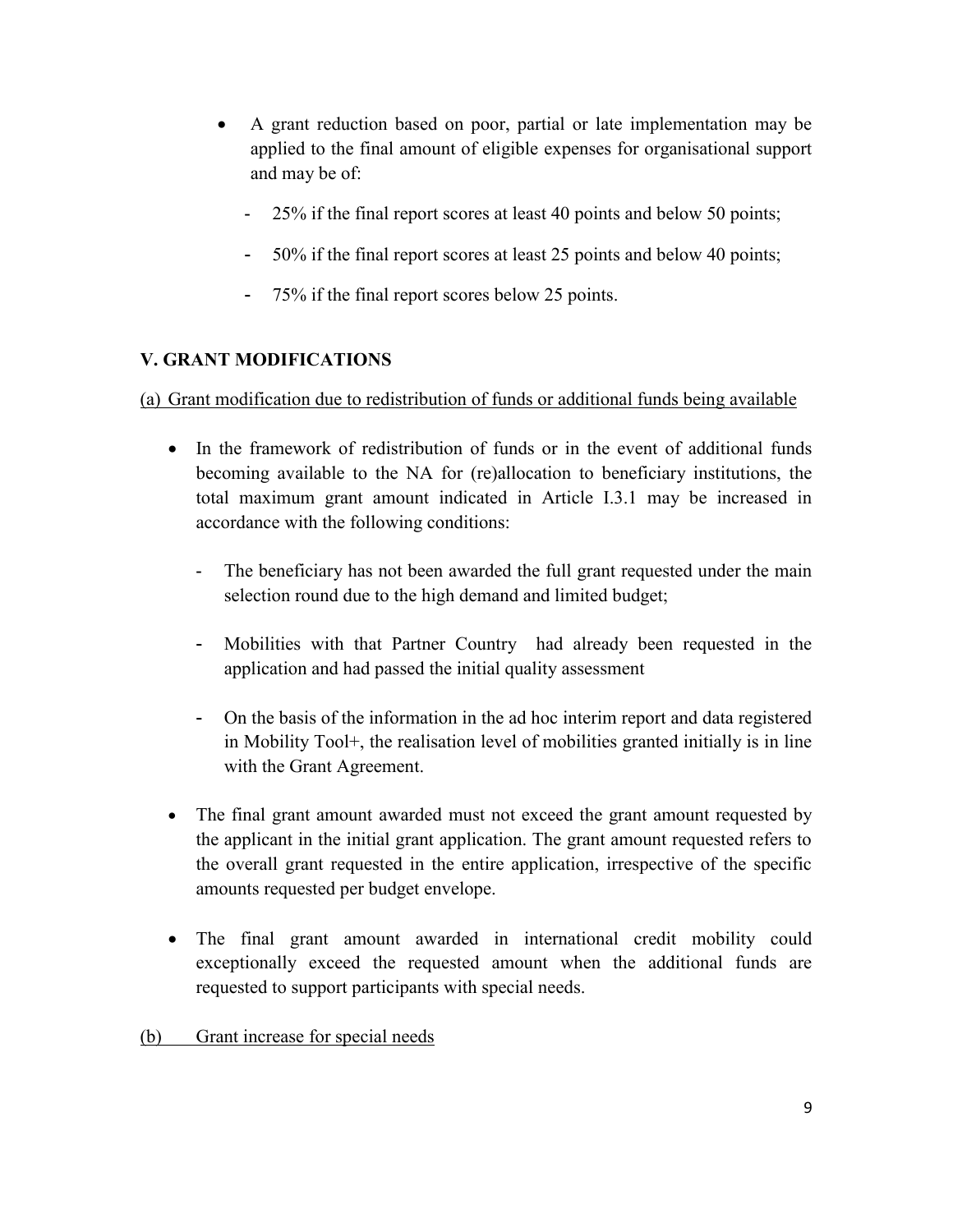- As there is no provision for requesting special needs support at application stage in the field of higher education, the beneficiary may apply for additional grant support once the participants have been selected. Such support may be provided by the NA for participants whose individual physical, mental or health-related situation is such that his/her participation in the mobility activity would not be possible without extra financial support.
- The final grant amount awarded in international credit mobility could exceptionally exceed the requested amount when these additional funds are requested to support participants with special needs.

### (c) Contractual modifications

• In accordance with Article II.13 of Annex I of the Agreement, any modification of the grant as set out in Sections V (a) and (b) above will take the form of an amendment to the Agreement.

# **VI. CHECKS OF GRANT BENEFICIARY AND PROVISION OF SUPPORTING DOCUMENTS**

In accordance with Article II.27 of the Annex I of the Agreement, the beneficiary may be subject to checks and audits in relation to the Agreement including both inbound and outbound mobility. Checks and audits aim at verifying whether the beneficiary managed the grant in respect of the rules set out in the Agreement, in order to establish the final grant amount to which the beneficiary is entitled.

A final report check must be performed for all projects. In addition, the project may be subject to further desk check or on-the-spot check if the project Agreement is included in the NA sample required by the European Commission or if the NA has selected it for a targeted check based on its risk assessment.

For final report check and desk check, the beneficiary must supply to the NA copies of supporting documents specified in the section I.2, unless the NA makes a request for originals to be delivered. The NA must return original supporting documents to the beneficiary upon its analysis thereof. If the beneficiary is legally not authorised to send original documents for final report or desk checks, the beneficiary concerned may send a copy of the supporting documents instead.

The beneficiary must note that for any type of check the NA may additionally request supporting documents or evidence that are typically specified for another type of check.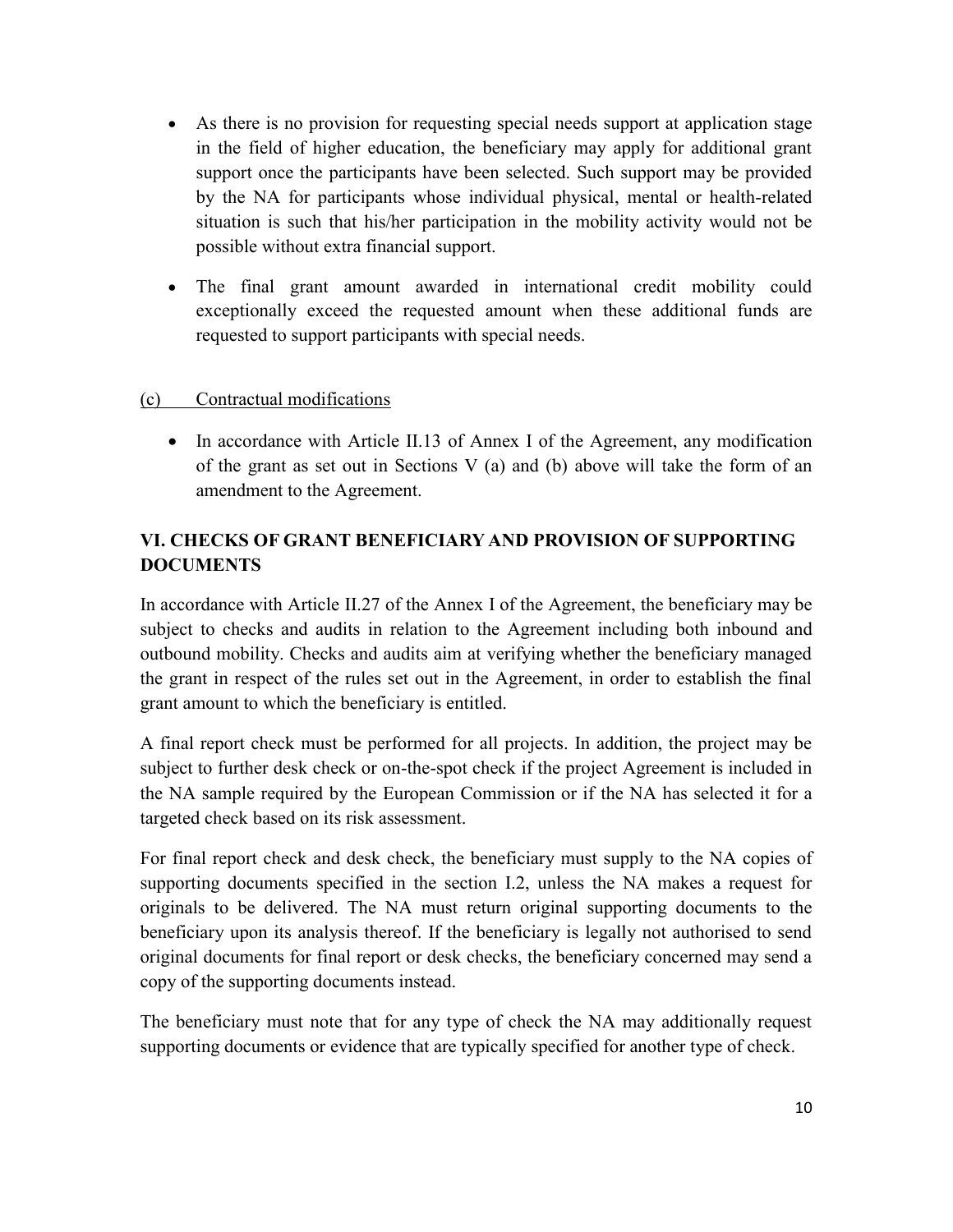The different checks must include the following:

## **a) Final report check**

The final report check is undertaken at final report stage at the NA premises in order to establish the final grant amount to which the beneficiary is entitled.

The beneficiary must submit to the National Agency a final report through Mobility Tool+ which will include the following information on grant expenditure:

- Unit contributions consumed for budget categories:
	- Travel
	- Individual support
	- Organisational support
- Actual costs incurred for budget category:
	- Special needs support
- Actual costs incurred and supporting documents specified in Section II of this Annex for budget category:
	- Exceptional costs

## **b) Desk check**

Desk check is an in-depth check of supporting documents at the NA premises that may be conducted at or after the final report stage.

Upon request, the beneficiary must submit to the National Agency the supporting documents for all budget categories.

## **c) On-the-spot checks**

On-the-spot checks are performed by the NA at the premises of the beneficiary or at any other relevant premise for the execution of the Project. During on-the-spot checks, the beneficiary must make available for review by the National Agency original supporting documentation as specified for final report and desk checks.

There are three types of possible on-the-spot checks:

## - *On-the-spot check during project implementation*

This check is undertaken during the implementation of the Project in order for the National Agency to verify directly the reality and eligibility of all project